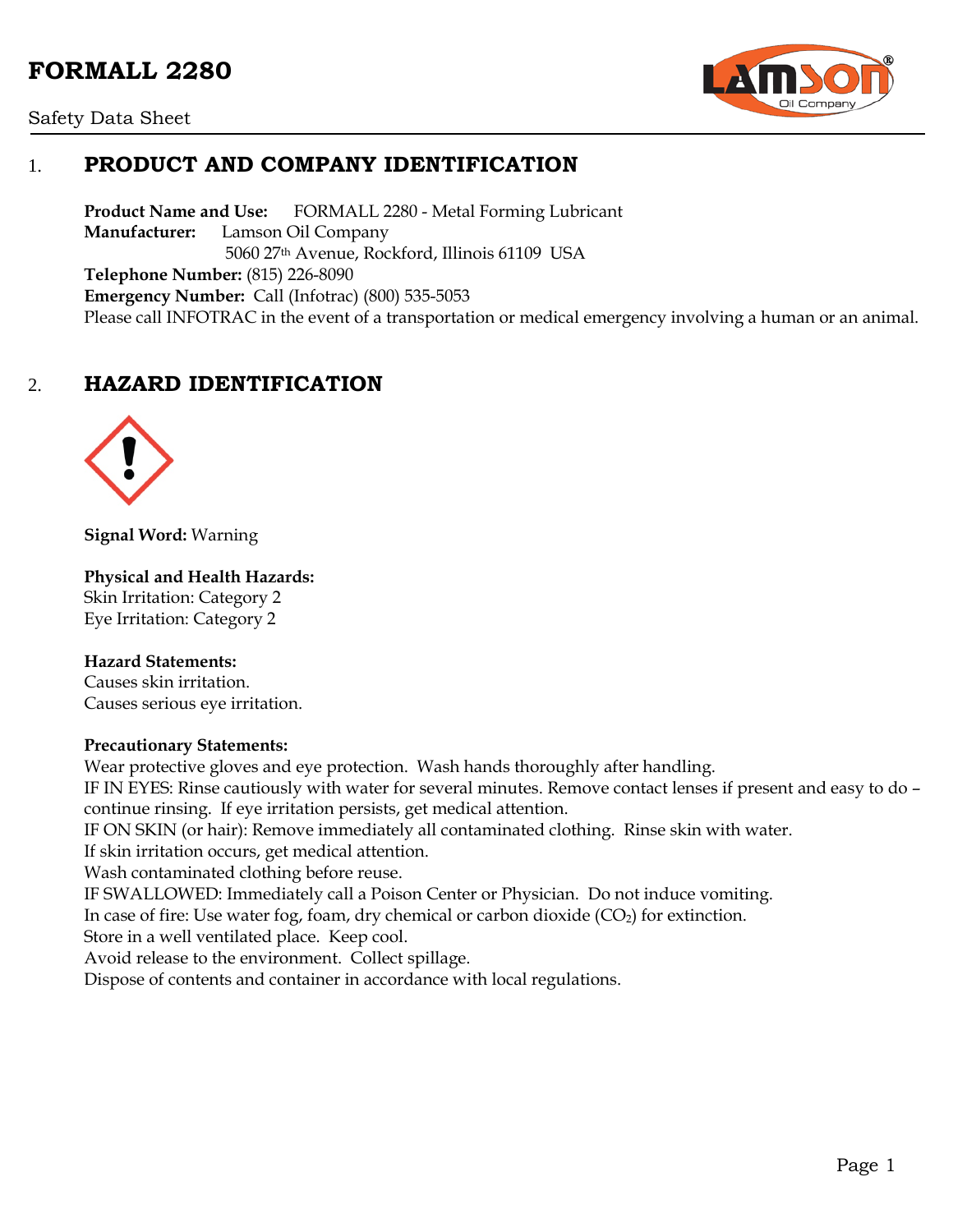Safety Data Sheet

### 3. **COMPONENTS**

| <b>Substantial Ingredients</b>                         | $CAS \#$       | Weight $\%$ | <b>GHS</b> Classification      |
|--------------------------------------------------------|----------------|-------------|--------------------------------|
| Distillates (petroleum), hydrotreated heavy naphthenic | 64742-52-5     | $>60\%$     | Eye Ir 2, Skin Ir 2            |
| <b>Emulsifier Base</b>                                 | Mixture        | $>10\%$     | Eye Ir 2, Skin Ir 2            |
| Polyphosphoric polymers                                | 68514-88-5     | $>10\%$     | <b>None</b>                    |
| Triethanolamine                                        | $102 - 71 - 6$ | $~10\%$     | <b>None</b>                    |
| Nitrobutyl Morpholine                                  | 2224-44-4      | $~12\%$     | Act Tox 4, Skin Ir 2 Eye Cor 1 |
|                                                        |                |             | Skin Sen 1                     |

### 4. **FIRST AID MEASURES**

**IF IN EYES:** Rinse cautiously with water for several minutes. Remove contact lenses if present and easy to do – continue rinsing. If eye irritation persists, get medical attention.

**IF ON SKIN** (or hair): Remove immediately all contaminated clothing. Rinse skin with water. If skin irritation occurs, get medical attention.

**IF SWALLOWED**: Immediately call a Poison Center or Physician. Do not induce vomiting. **IF INHALED:** Remove to fresh air; apply artificial respiration if necessary. Get medical attention.

### 5. **FIRE-FIGHTING MEASURES**

#### **General Hazard**

Petroleum products can form combustible mixtures at temperatures at or above the flash point.

### **Fire-Fighting**

Keep fire exposed containers cool with water spray. Separate unburning product from fire. Use carbon dioxide, foam, or dry chemical extinguishing media to put out fires.

### **Unusual Decomposition Products Under Fire Conditions**

None

### 6. **ACCIDENTAL RELEASE MEASURES**

#### **Personal Precautions**

Remove contaminated clothing, including shoes and wash thoroughly after contact. Launder contaminated clothing before reuse.

### **Environmental Precautions**

Stop leak if without risk. Dike large spills to prevent ingress into sewers or waterways. Eliminate all sources of ignition. Ensure adequate ventilation. Clean spills with absorbent and store in marked containers for disposal. Dispose in accordance with all applicable regulations.

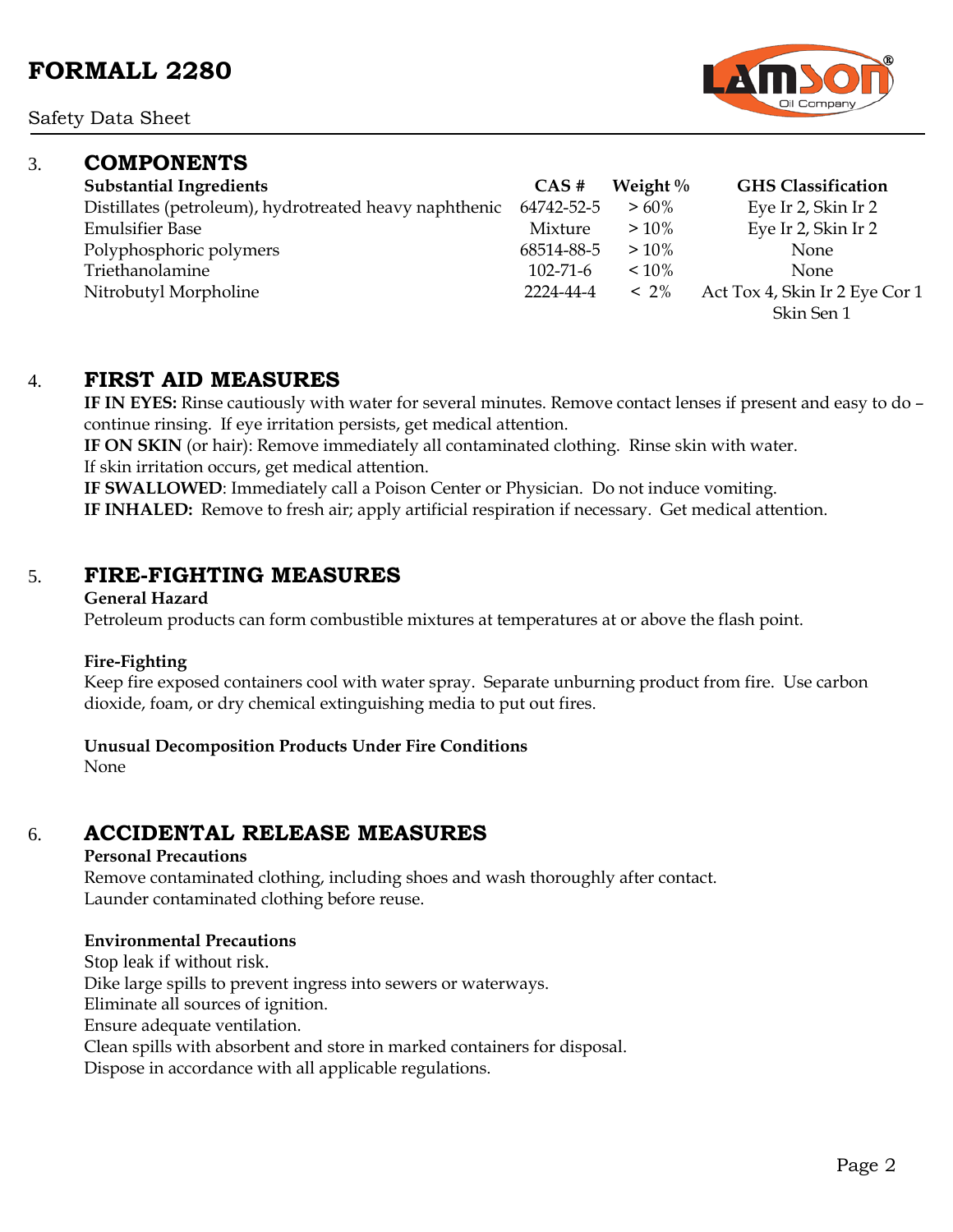

Safety Data Sheet

### 7. **HANDLING AND STORAGE**

### **Safe Handling and Storage**

Do not handle, store, or dispense near open flames or ignition sources. Keep containers inside and out of direct sunlight. Avoid extreme temperatures. Do not reuse containers.

### **Incompatible Products**

Avoid strong oxidizing and reducing agents.

# 8. **EXPOSURE CONTROL AND PERSONAL PROTECTION**

### **Ventilation**

Local exhaust is usually sufficient. General exhaust is preferred.

### **Personal Protection**

Use approved respirator when airborne exposure limits are exceeded. Use petroleum resistant gloves to avoid prolonged contact. Wear goggles or safety glasses with splashguards.

### **Work Place Exposure Guide Lines**

Petroleum Oil mist has a TLV limit of 5 mg/m3. Triethanolamine has a recommended TLV of 5 mg/m3.

# 9. **PHYSICAL AND CHEMICAL PROPERTIES**

| <b>Boiling Point:</b>                          | $>$ 500 °F                                |
|------------------------------------------------|-------------------------------------------|
| Specific Gravity (water =1):                   | 0.94                                      |
| Vapor pressure (mm Hg):                        | $\leq 1$                                  |
| <b>Melting Point:</b>                          | Not Applicable                            |
| Vapor Density (Air =1):                        | > 5                                       |
| Evaporation Rate (butyl Acetate=1):            | $\leq 0.1$                                |
| Solubility in water:                           | Emulsifies                                |
| Reactivity in water:                           | NIL                                       |
| <b>Appearance and Odor:</b>                    | Clear, brown liquid; mild odor            |
| Flash point:                                   | $>330$ °F                                 |
| Flammable Limits (volume percent in air):      | LEL: Not Established UEL: Not Established |
| <b>Autoignition Temperature: approximately</b> | Not Established                           |

### 10. **STABILITY AND REACTIVITY**

**Stability:** [ ] Unstable [ X ] Stable **Conditions to avoid:** None **Incompatibility (Materials to avoid):** Strong oxidizing and reducing agents. **Hazardous Decomposition Products:** Combustion may produce oxides of carbon. **Hazardous Polymerization:** [ ] May Occur [ X ] Will Not Occur **Conditions to Avoid:** Not Applicable